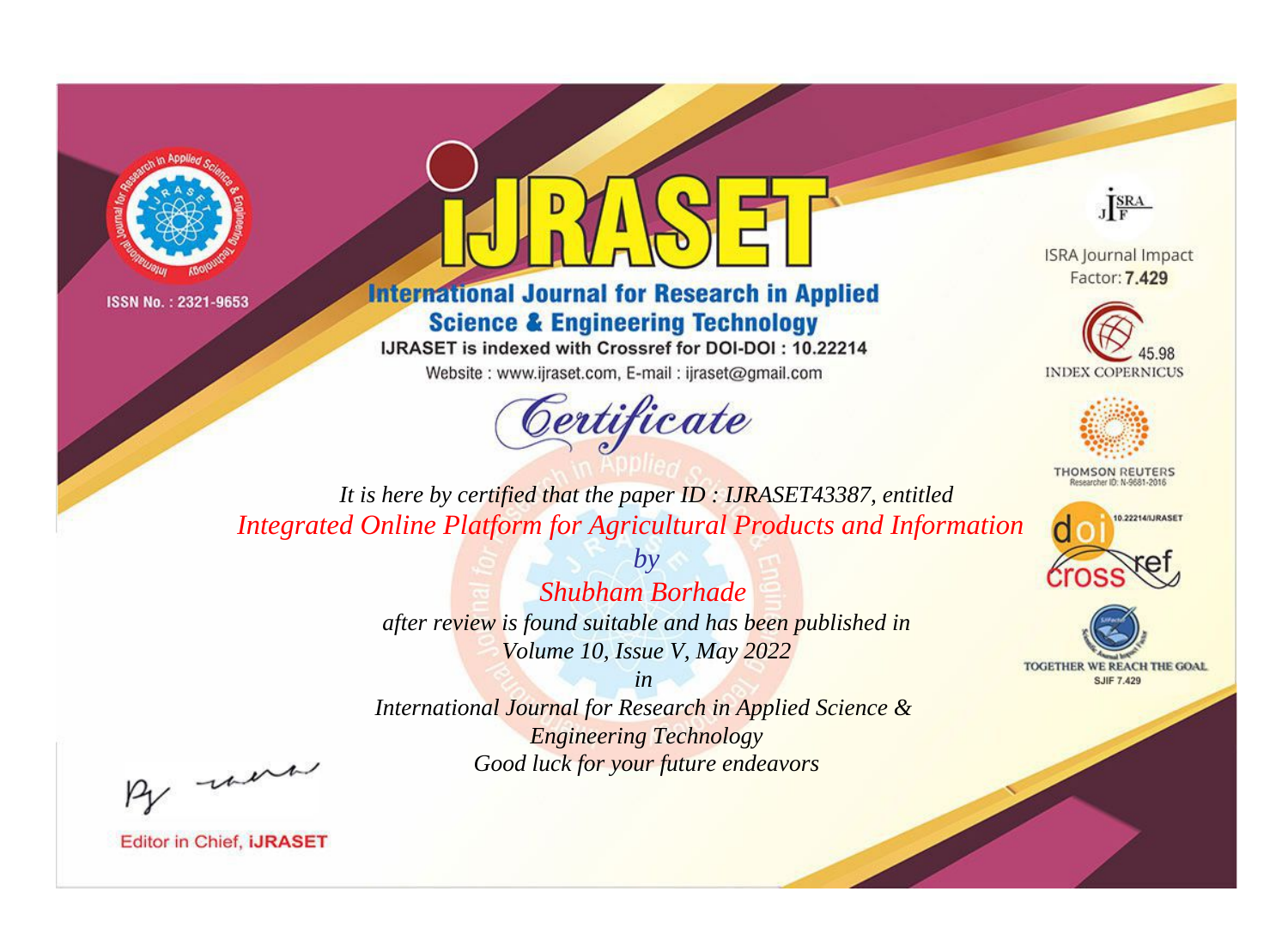



**International Journal for Research in Applied Science & Engineering Technology** 

IJRASET is indexed with Crossref for DOI-DOI: 10.22214

Website: www.ijraset.com, E-mail: ijraset@gmail.com



JERA

**ISRA Journal Impact** Factor: 7.429





**THOMSON REUTERS** 



TOGETHER WE REACH THE GOAL **SJIF 7.429** 

*It is here by certified that the paper ID : IJRASET43387, entitled Integrated Online Platform for Agricultural Products and Information*

> *Kumar Gadhave after review is found suitable and has been published in Volume 10, Issue V, May 2022*

*by*

*in* 

*International Journal for Research in Applied Science & Engineering Technology Good luck for your future endeavors*

By morn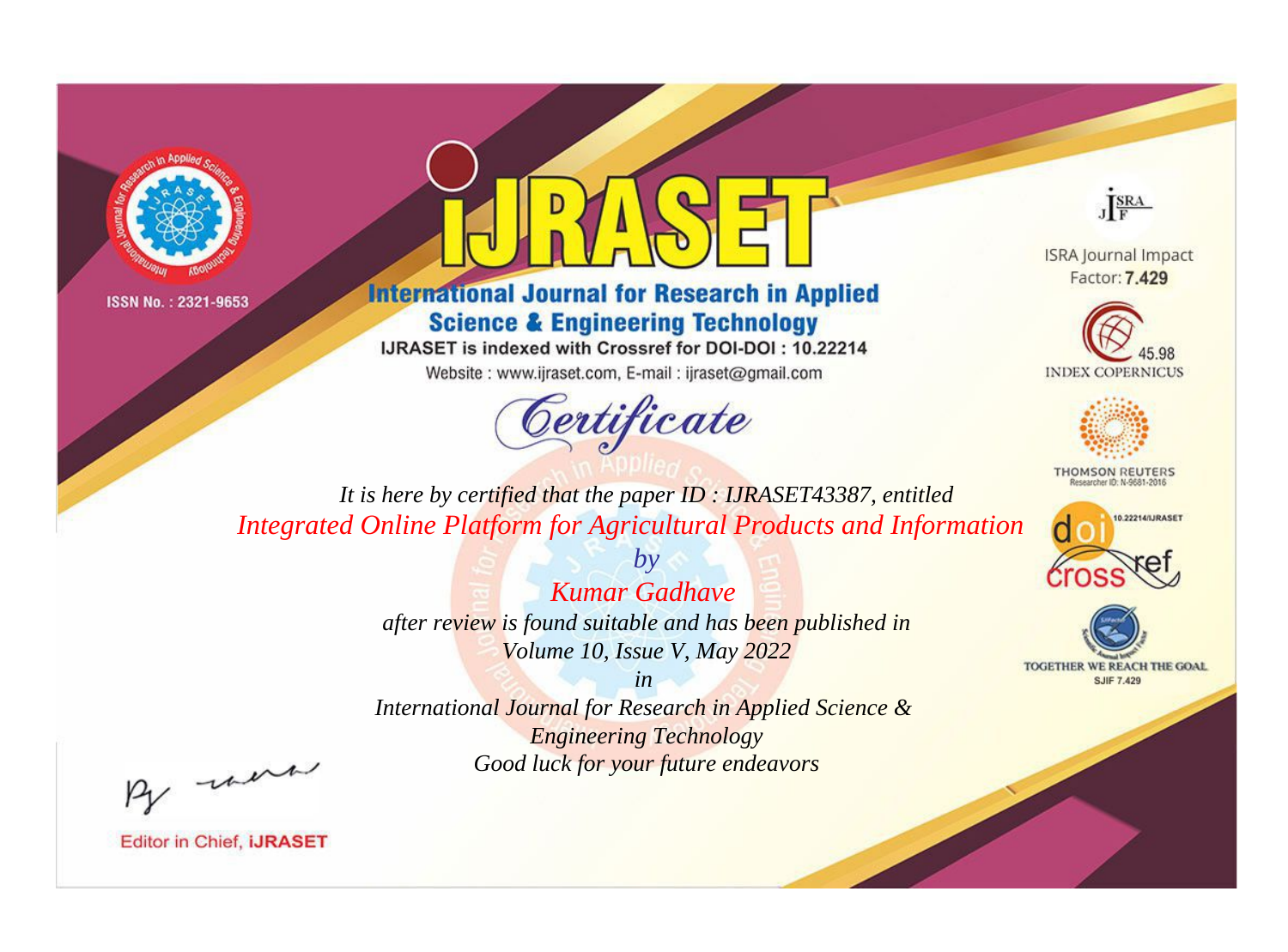



**International Journal for Research in Applied Science & Engineering Technology** 

IJRASET is indexed with Crossref for DOI-DOI: 10.22214

Website: www.ijraset.com, E-mail: ijraset@gmail.com



JERA

**ISRA Journal Impact** Factor: 7.429





**THOMSON REUTERS** 



TOGETHER WE REACH THE GOAL **SJIF 7.429** 

*It is here by certified that the paper ID : IJRASET43387, entitled Integrated Online Platform for Agricultural Products and Information*

> *Sanket Gurav after review is found suitable and has been published in Volume 10, Issue V, May 2022*

*by*

*in* 

*International Journal for Research in Applied Science & Engineering Technology Good luck for your future endeavors*

By morn